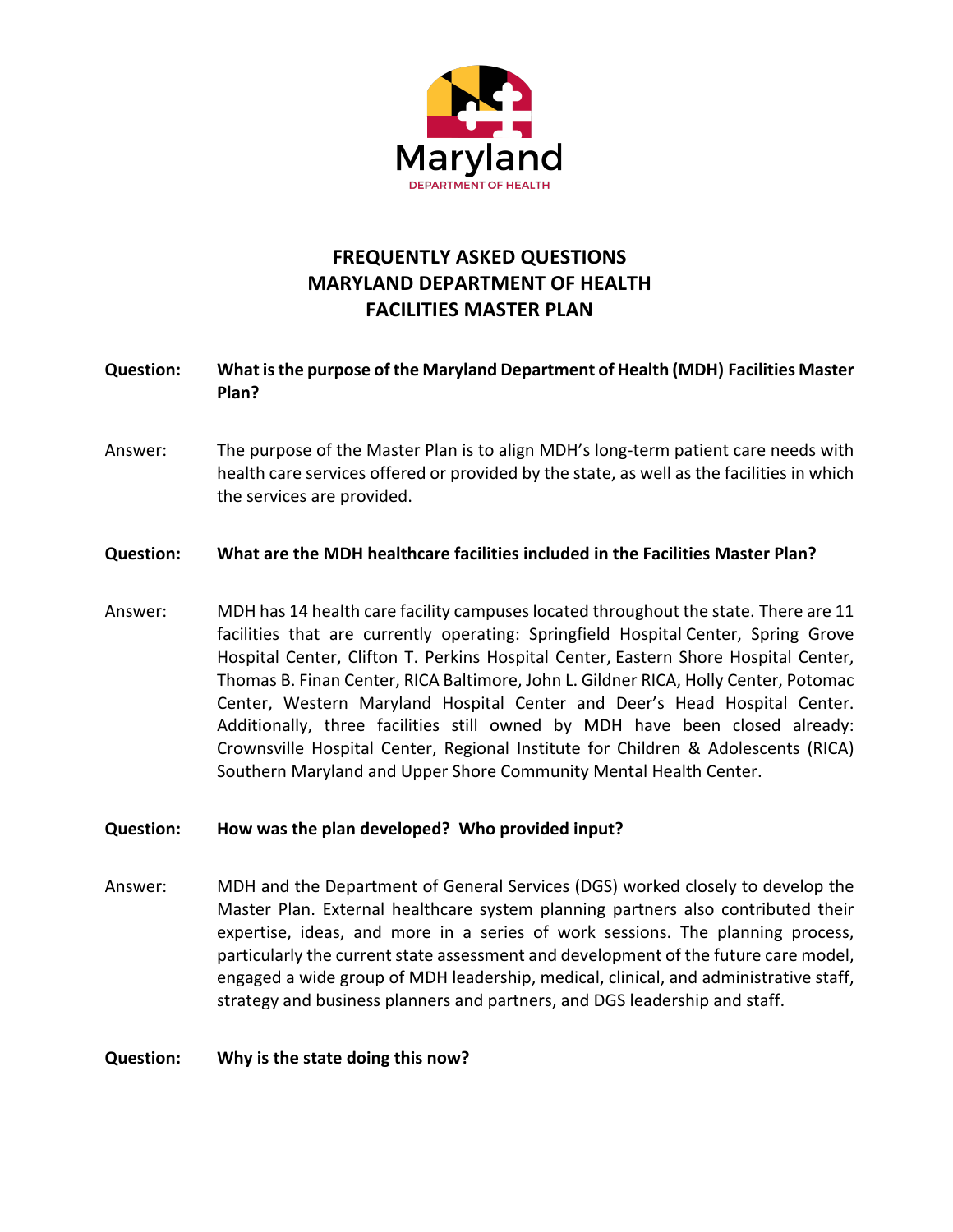Answer: MDH recognizes the importance of long-term strategic planning and has worked cooperatively with the Maryland State Legislature since 2017, when it developed the Conceptual Facilities Master Plan. In 2018, MDH began assessing our current operations and infrastructure to ensure we planned for and are implementing the best care environment for our patients now and in the future. Anticipated cost savings from right-sizing MDH's physical infrastructure can be reinvested into future patient care, making these facilities more sustainable over time.

#### **Question: What services do the MDH health care facilities provide?**

Answer: These MDH facilities provide key inpatient psychiatric care, residential and day treatment programs for children and adolescents with emotional disabilities, chronic care, and residential care for individuals with intellectual and developmental disabilities.

# **Question: What does all of this mean for patients and staff currently at facilities and future patients?**

Answer: For most patients and staff, there will be no significant change in their day-to-day care or activities. For operating facilities recommended for service transition, MDH will work with community partners to ensure a smooth transition of services for patients and will provide more information as it becomes available. MDH also will work with staff at locations transitioning within the state system or with community partners. A main goal during this entire process is to keep patients and staff as close to their families and support networks as possible.

#### **Question: What is the timeline for the Master Plan?**

- Answer: The Master Plan is a 20-year plan broken out into the following phases:
	- Phase I (Fiscal Years 2022-2026)
	- Phase II (Fiscal Years 2027-2031)
	- Phase III (Fiscal Years 2032-2041)

# **Question: What is a Crisis Center and what services would they perform?**

- Answer: Phase I of the Master Plan includes construction of four 24-hour regional crisis centers in the state; specifically Western Maryland, Central Maryland, Southern Maryland, and the Eastern Shore. When constructed, the proposed Crisis Centers will provide the following services:
	- Behavioral health crisis intervention;
	- **•** Assessment:
	- 24/7 call center;
	- § Residential treatment; and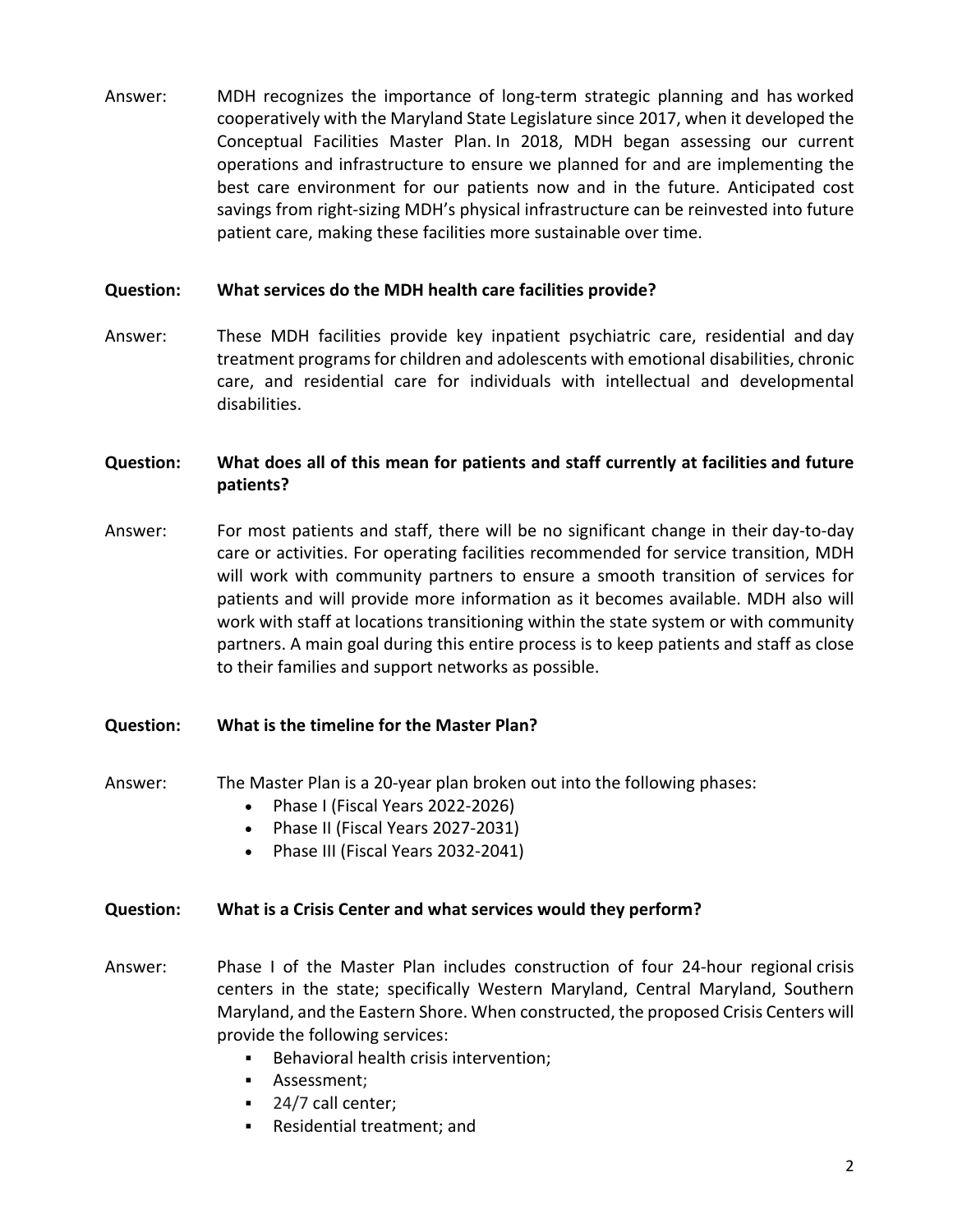§ Outpatient care

#### **Question: What is the funding source for Master Plan projects?**

Answer: Funding for projects in the Master Plan will come from a variety of sources, including MDH, DGS, the Maryland Department of Budget and Management (DBM), the Office of the Governor, and the Maryland State Legislature. In addition, it is expected that the implementation of the Master Plan will save the state \$321.6 million by implementation of the Plan over the 20-year term. The continued savings will support the delivery of health care in the state.

# **Question: Are the current MDH health care facilities safe and maintained properly for patient care? How are maintenance issues being addressed?**

Answer: Yes, the current MDH facilities are safe and maintained to safely serve patients. Staff and patient safety and well-being remain a top priority. Buildings at some of the facilities, however, are aging and in time will no longer align with evolving patient care models or are reaching the end of their useful life. MDH ongoing maintenance and repair projects, including scheduled system replacements, continually address facility needs.

## **Question: How can the state divest facilities given that patient beds are mostly or completely full?**

Answer: The Master Plan recommends divesting non-operating facilities that currently are not providing patient care and which no longer align with best practices for patient care. Much of the non-operating infrastructure recommended for divestiture is currently partially or fully vacant. The Master Plan outlines a plan for building new or renovating existing infrastructure to maintain operations and deliver health care in high quality facilities aligned with current best practices for patient care. Additionally, the assessment shows that there is an expected decrease in demand for certain bed types over time. MDH is committed to working with partners to provide appropriate levels of care within the community, reducing the reliance on state-run facilities.

## **Question: How does the Master Plan support the overarching goals of the State's Total Cost of Care Model?**

Answer: Maryland's Total Cost of Care Model is designed to provide patients with care in the right place at the right time, including moving care out of hospital settings if other settings are more appropriate. The Total Cost of Care Model also supports improvement in population health, with opioid overdoses as one for three key population health goals. The Master Plan supports the Total Cost of Care Model by